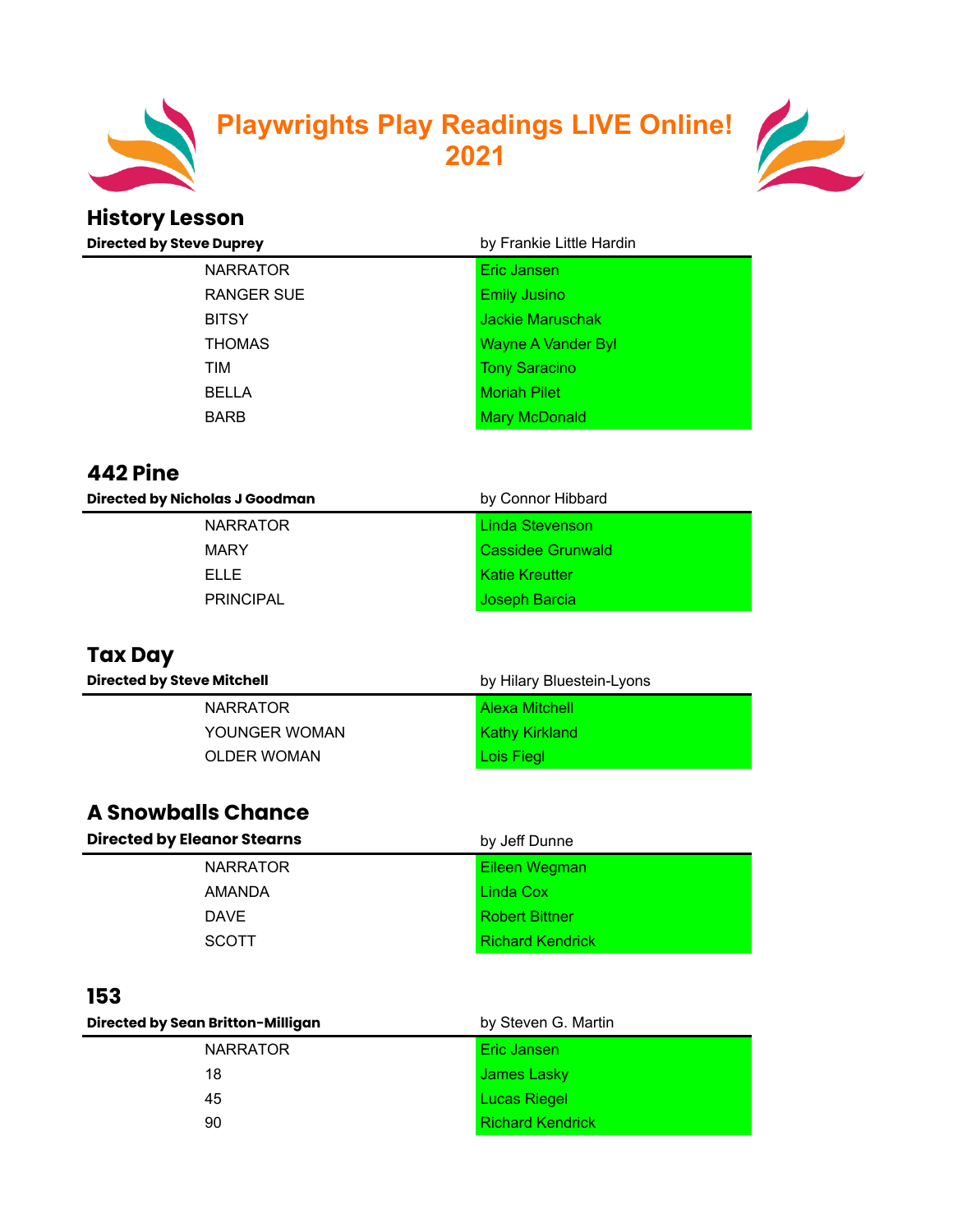# **Truth Be Told**

| Directed by Jenna Konyak | by Pamela Morgan      |
|--------------------------|-----------------------|
| <b>NARRATOR</b>          | <b>Troy Tedeschi</b>  |
| ABIGAIL                  | <b>Meredith Utman</b> |
| CASEY                    | <b>Katie Kreutter</b> |

#### **Hal and His Atomic Ray Gun**

#### **G'Oy Vey**

| <b>Directed by Gabriella Rosa</b> | by David Lipschutz        |
|-----------------------------------|---------------------------|
| <b>TAYLOR</b>                     | <b>Adyranna Elmendorf</b> |
| <b>EZRA</b>                       | <b>Juliet Edwards</b>     |
| <b>SADIE</b>                      | Dana Hall                 |
| <b>MOM</b>                        | Jackie Maruschak          |
| <b>DAD</b>                        | Doug Curry                |
| <b>BUBBIE</b>                     | <b>Mary Friday</b>        |
| <b>ZAYDE</b>                      | <b>Wayne Vander Byl</b>   |
|                                   |                           |

#### **Love In The Time of Bubbles**

| <b>Directed by Alexa Powell</b> | by Cary Gitter       |
|---------------------------------|----------------------|
| <b>PARKER</b>                   | <b>Hannah Loewen</b> |
| <b>STUART</b>                   | Victoria Elia        |

#### **The Fledgling**

| <b>Directed by Roger Gans</b> | by Brigid Amos                  |
|-------------------------------|---------------------------------|
| <b>BIRD</b>                   | <b>Moriah Pilet</b>             |
| CAT                           | <b>Wendy Varriacho-Fletcher</b> |
| DOG.                          | <b>Lucas Riegel</b>             |

#### **Thank Emily**

| <b>Directed by Roger Gans</b> | by Richard Manley   |
|-------------------------------|---------------------|
| <b>NARRATOR</b>               | Catherine Loomis    |
| FI IZABETH                    | <b>Kesha Sharee</b> |
| <b>MARY</b>                   | <b>Kimberly Day</b> |